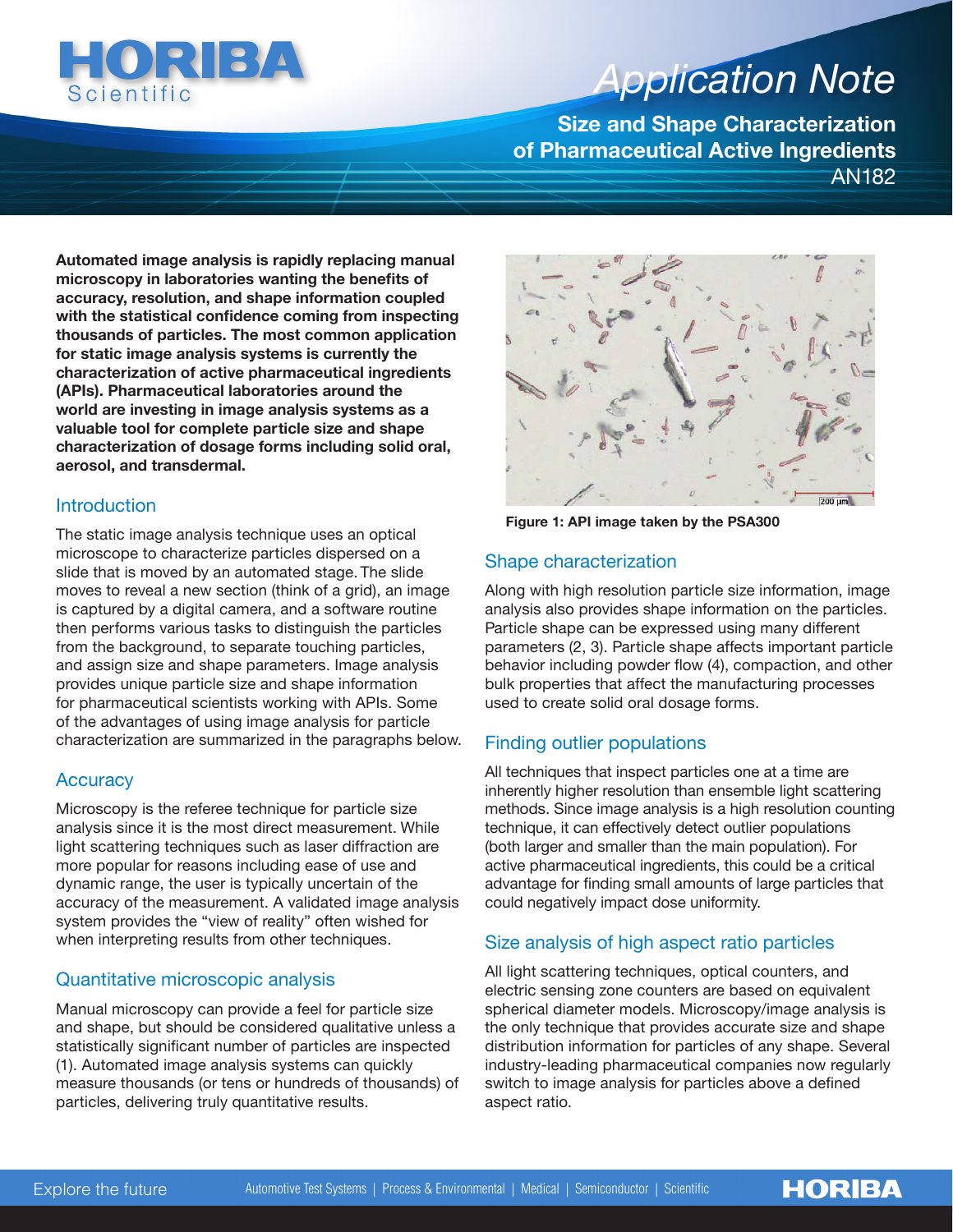## Support method development and validation

Even when laser diffraction will be the release test for an API, image analysis can play a critical role in both method development and validation. Since microscopy/image analysis is the referee technique in particle size analysis, image analysis could be used as an *accuracy* test during method validation. The FDA guidance document for method validation (5) states in section 4.11.b:

"Several methods of determining accuracy are available."… "Comparison of the results of the proposed analytical procedure with those of a second well-characterized procedure, the accuracy of which is stated and/or defined."

A validated automated image analysis system such as the HORIBA PSA300 (see Figure 2) certainly qualifies as a "second well-characterized procedure".

An often referenced publication on particle sizing method validation (6) suggests that microscopic analysis be used when investigating the *range* component of the method validation process:

## Range

Ideally, the range of the specific technique chosen should cover the potential particle size ranges of the samples to be analyzed. This … In addition, the method should be checked directly using, for example, microscopy."

This idea of using microscopy/image analysis to support laser diffraction method development and validation is becoming common in the pharmaceutical industry.



**Figure 2: The PSA300 image analysis system**

The same publication (6) suggests that the method validation report should include a material description section describing the substance using USP definitions for particle shape (7), along with a photomicrograph of the material. With the capability of modern image analysis systems, a full description of particle shape is possible rather than merely stating, for example, that the particles were acicular. It is now possible to measure and report parameters such as length and width distributions, aspect ratio, roundness, etc. Rather than a single micrograph, all images of particles examined can be stored and viewed at any time.

## PQRI Recommendations

The Product Quality Research Institute (PQRI) is a collaborative process involving the Center for Drug Evaluation and Research (CDER) in the Federal Drug Administration (FDA), industry, and academia. The mission of PQRI is to conduct research to generate scientific information to support regulatory policy. The PQRI formed a work group to study and report on particle size analysis techniques and practices. The group published their report in 2006 (8). This report suggests that microscopy/image analysis should be used throughout the drug development process. Pertinent comments found in this publication include:

"A preliminary microscopic evaluation of a representative lot of drug substance using manual optical microscopy or image analysis should be conducted prior to selecting the technique."

"Once the preliminary microscopic examination of size and morphology has been conducted, select a technique that is appropriate for the material being analyzed and provides particle size distribution results that are consistent with the information obtained by microscopic examination."

Figure 3 below shows a proposed decision tree outlining particle evaluation for Phase II clinical studies as described in the PQRI report. This decision tree suggests that when screening and developing a suitable particle size distribution method, the scientist(s) should compare results from techniques such as laser diffraction with quantitative microscopy results (image analysis).



**Figure 3: Decision tree for Phase II**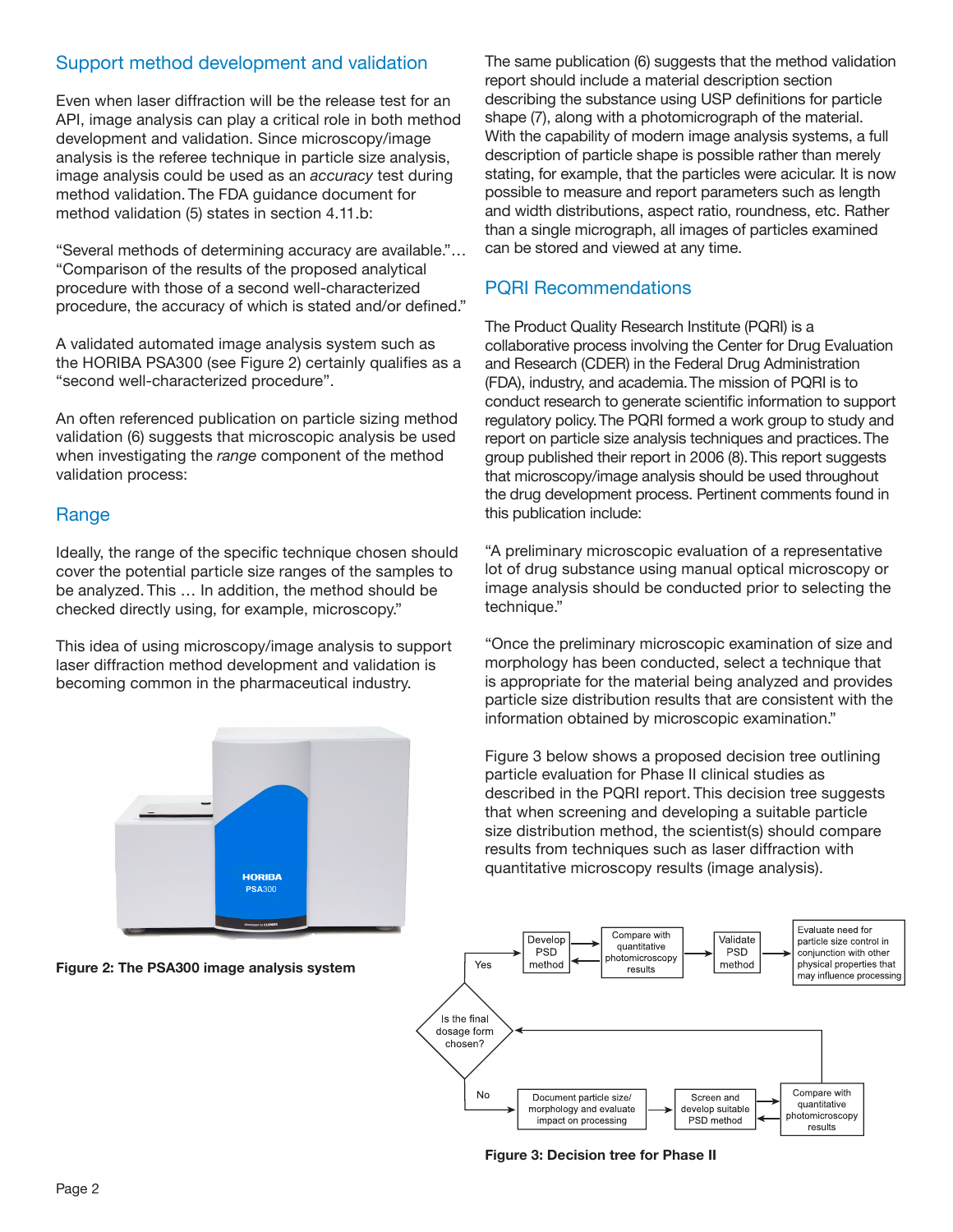### Example: acetaminophen

Acetaminophen (or paracetamol) is a widely used overthe-counter analgesic (pain reliever) and antipyretic (fever reducer). Like many other powder APIs, the particle size and shape of acetaminophen will influence powder flow and compaction behavior that is critical when manufacturing solid oral dosage forms (9).

Acetaminophen (Sigma Aldrich A7085) was analyzed using the HORIBA PSA300 static image analyzer in its natural state as a dry powder. The sample was prepared on a slide using the Powder Disperser (see Figure 5) at 200 Torr, normal settings. Preparations were investigated at vacuum settings at 500, 350, 200, and 100 Torr before determining that 200 provided the best powder dispersion without breaking and particles.



**Figure 5: Powder disperser for the PSA300**

After sample preparation, the slide was analyzed on the PSA300 using the 200x objective. A total of 400 fields were viewed during the analysis. The software routine was optimized for this sample using several functions unique to the PSA300 software (10) including bridge removal to separate touching particles and split long objects to separate crossing fibers without breaking them into four individual particles. One of the images captured during the analysis is shown in Figure 6 below.



**Figure 6: Acetaminophen at 200X**

The particle size and shape distributions from this analysis are shown in Figures 7-9 below.



| oount.            | 117 UO                     |
|-------------------|----------------------------|
| Under:            | ი                          |
| Over:             | O                          |
| Accepted:         | 100.0 %                    |
| Field Count:      | 400                        |
| Field Area:       | 183702.5 µm <sup>2</sup>   |
| Total Area:       | 73480997.2 µm <sup>2</sup> |
| D <sub>10</sub> : | $15.9 \mu m$               |
| D50:              | 40.1 um                    |
| D90:              | $100.0 \mu m$              |





**Figure 8: Roundness distribution**